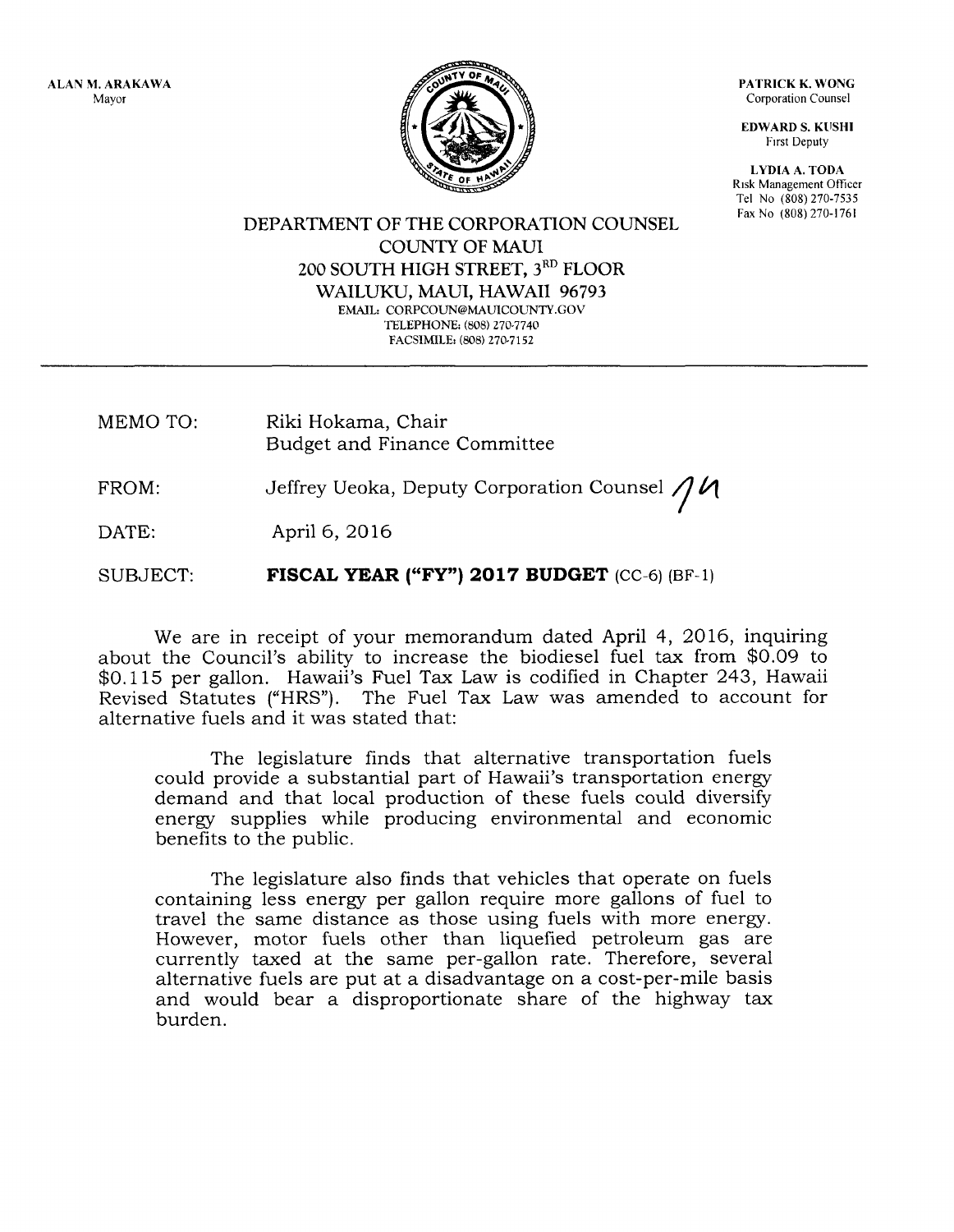The legislature finds and declares that there is a need to remove unnecessary disincentives to the use of alternative fuels, by adjusting transportation fuel tax rates to reflect energy content of alternative fuels, and to provide an incentive to the use of these fuels by providing reduced tax rates for several years.<sup>1</sup>

The County's authority to set the amount of the fuel tax is found in Section 243-5, HRS, and states, in regards to alternative fuels:

The amount fixed for alternative fuels **may** be proportional to the energy contents of the fuels, as determined by their lower heating values, times one-half. (Emphasis added)

While it was the intent of the legislature to have a lower amount of fuel tax for alternative fuels, Section 243-5, HRS, uses "may" rather than "shall", indicating that the provided formula for calculating the fuel tax for alternative fuels is a recommendation and not a requirement. The Hawaii Supreme Court in reviewing questions of statutory interpretation follows certain well established principles, as follows:

First, the fundamental starting point for statutory interpretation is the language of the statute itself. Second, where the statutory language is plain and unambiguous, our sole duty is to give effect to its plain and obvious meaning. Third, implicit in the task of statutory construction is our foremost obligation to ascertain and give effect to the intention of the legislature, which is to be obtained primarily from the language contained in the statute itself. Fourth, when there is doubt, doubleness of meaning, or indistinctiveness or uncertainty of an expression used in a statute, an ambiguity exists. And fifth, in construing an ambiguous statute, the meaning of the ambiguous words may be sought by examining the context, with which the ambiguous words, phrases, and sentences may be compared, in order to ascertain their true meaning.2

<sup>1</sup>2001 Haw. Sess. Laws Act 143, S1 at 349-350

<sup>&</sup>lt;sup>2</sup> Hawaii Government Employees Association v. Lingle, 124 Hawaii 197, 239 p.3d 1 (2010)